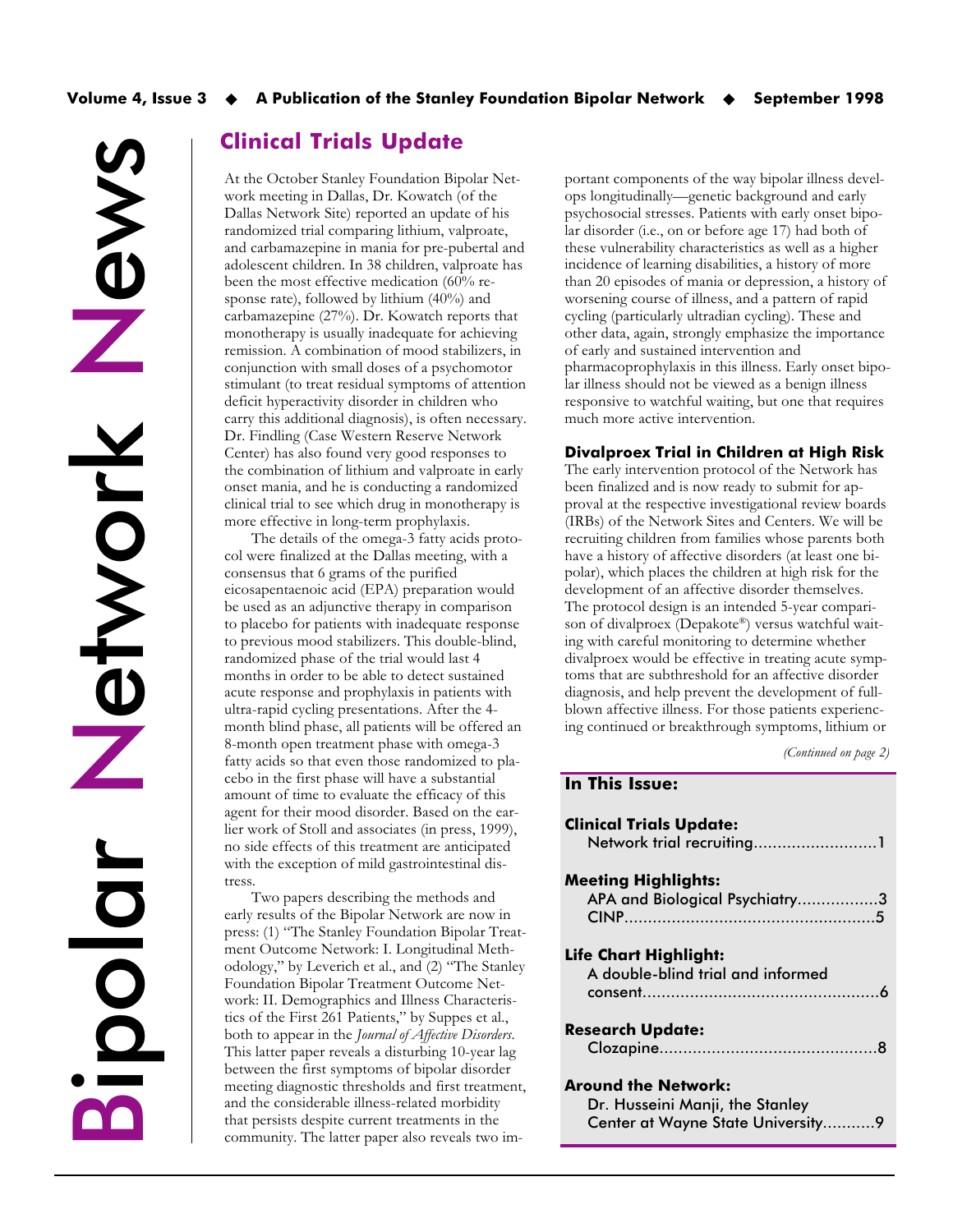### BNN Vol. 4, Iss. 3

### Clinical Trials Update

(Continued from page 1)

gabapentin (Neurontin®) could then be added in a randomized open fashion.

Families who wish to consider entering their children into this protocol should contact the Sites and Centers nearest them (see right) or write to Emily Fergus, 5430 Grosvenor Lane, Suite 200, Bethesda, Maryland 20814; phone: (301) 496-4805; fax: (301) 402-0052; e-mail: emily.fergus@nih.gov).

### Bipolar Network News

Editors-in-Chief: Robert M. Post, M.D. Gabriele S. Leverich, M.S.W.

#### Production & Design: Chris Gavin

The BNN is published 4 times a year by the Stanley Foundation Bipolar Network, an international group of investigators together with patients with bipolar disorder who participate in research studies investigating the long-term course and treatment of bipolar disorder. The goal of the Network is to improve the understanding of bipolar illness and develop better strategies for treatment.

We welcome any comments or suggestions you may have. For communication or to be placed on the mailing list, please contact us at:

#### Bipolar Network News

c/o Stanley Foundation Bipolar Network 5430 Grosvenor Lane Suite 200 Bethesda, MD 20814

Telephone: (800) 518-SFBN (7326) Fax: (301) 571-0768

E-mail address: stanley@sparky.nimh.nih.gov

Website: [www.bipolarnetwork.org](http://www.bipolarnetwork.org/)

### Contacts for Early Intervention Initiative:

Center: Stanford Contact: Dr. Kiki Chang Address: Stanford University School of Medicine Division of Child Psychiatry 401 Quarry Road Stanford, CA 94305-5540 Phone: (650) 725-0956 Fax: (650) 723-5531 E-mail: kchang88@leland.stanford.edu

Center: Dallas Contact: Dr. Robert Kowatch Address: UT Southwestern Medical Center Bipolar Disorder Clinic 8267 Elmbrook Suite 250 Dallas, TX 75247 Phone: (214) 640-5915 Fax: (214) 648-7980 E-mail: kowatch@email.swmed.edu

Center: Rush University Contact: Dr. John Zajecka Address: Rush University 1725 West Harrison Street, Suite 955 Chicago, IL 60612-3824 Phone: (312) 942-5592 Fax: (312) 942-2177 E-mail: jzajecka@rush.edu

Center: Case Western Reserve Contact: Dr. Robert Findling Address: Case Western Reserve Child Psychiatry 11100 Euclid Avenue Cleveland, OH 44106 Phone: (216) 844-3881 Fax: (216) 844-5883 E-mail: rlf5@po.cwru.edu

Site: National Institute of Mental Health Contact: Emily Fergus Address: National Institute of Mental Health Biological Psychiatry Branch 10/3N212 10 Center Drive MSC 1272 Bethesda, MD 20892-1272 Phone: (301) 496-6827 Fax: (301) 402-0052 E-mail: emily.fergus@nih.gov

## Survey: Early Symptoms Preceding A Diagnosis Of Childhood Affective Illness

Parents whose children ages 4–16 have been diagnosed with (1) bipolar disorder, (2) unipolar depression, or (3) no psychiatric diagnosis (children doing well in school, social, and family environments) are encouraged

to participate in a retrospective survey to better define the earliest



symptoms of these affective illnesses (1 and 2) compared with non-ill controls (3). This survey, which would be mailed to you, will take approximately an hour or more to complete—depending on your child's age and symptoms experiencedand will provide the Network with very important preliminary data about the early presentation of childhood affective disorders, which can then be further validated and pursued in more detail in prospective studies.

We thank all those who have already contributed to this study, the results of which will be reported. However, it now appears that we will need a substantially larger number of parents who have children with major depression in order to draw more definitive conclusions about what early behaviors are most typical of childhood onset bipolar versus unipolar illness. We hope you can contribute to this effort. Please contact Emily Fergus at the following address or phone number to participate: 5430 Grosvenor Lane, Suite 200, Bethesda, Maryland 20814 (phone: (301) 496-4805; fax: (301) 402-0052; e-mail: emily.fergus@nih.gov).

Site: Utrecht, the Netherlands Contact: Dr. Willem Nolen Address: HC Rümke Groep Willem Arntsz Huis Vrouwjuttenhof 18 3512 PZ Utrecht Netherlands Phone: 011-31-30-2-308-850 Fax: 011-31-30-2-308-885 E-mail: nolen@hcrg.nl ■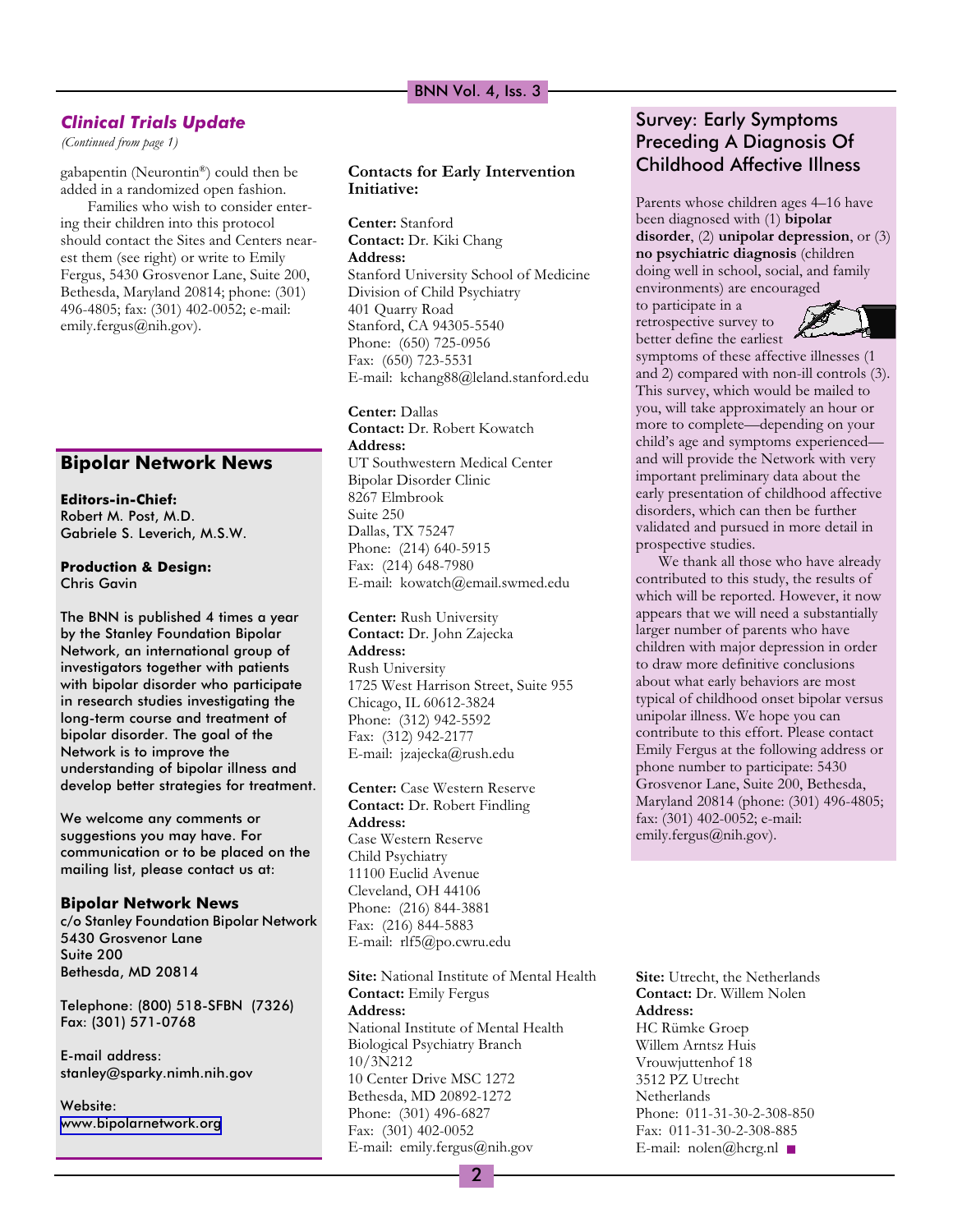## Meeting Highlight

## Society of Biological Psychiatry Annual Meeting American Psychiatric Association Annual Meeting May 27-June 4, 1998, Toronto, Canada

A number of important findings relevant to the work of the Stanley Foundation Bipolar Network were reported at the 1998 Biological Psychiatry and American Psychiatric Association meetings held this year in Toronto, Canada. Highlights included the following:

#### Lithium-Valproate Combination

Dr. J. Calabrese reported on preliminary data from his randomized study comparing lithium versus valproate in long-term prophylactic treatment, after patients were stabilized on both drugs in combination and then randomized to monotherapy. Few patients entered the stabilization phase on the combination, because many dropped out for administrative or noncompliance reasons. Thus, only a small percentage of the original group was able to be entered into the clinical trial, highlighting the difficulty in studying bipolar illness.

Although the results of Dr. Calabrese's trial are still blind, a number of patients were observed to relapse in the monotherapy phase after the randomization, suggesting that for many patients, ongoing treatment with the combination may be necessary. Ed. Note: These data are similar to those of Denicoff et al. [\(1997,](http://www.ncbi.nlm.nih.gov/entrez/query.fcgi?cmd=Retrieve&db=PubMed&list_uids=9413412&dopt=Abstract) J Clin Psychiatry 58: 470–478) at the NIMH, indicating a low monotherapy response to either lithium or carbamazepine, but a 53% response to the combination.

#### Lamotrigine and Depression

Drs. Calabrese and Bowden presented preliminary data from 192 outpatients recruited from 21 sites in the U.S. and Europe, comparing 50 vs. 200 mg/day of lamotrigine (Lamictal®) to placebo for 7 weeks in patients with bipolar depression. Both 50 and 200 mg/day of lamotrigine were significantly more effective than placebo.

These data were highly convergent with those presented at the same meeting by Dr. M. Frye of the NIMH, indicating

that lamotrigine monotherapy was superior to gabapentin (Neurontin®) and placebo in a 6-week, randomized, double crossover study in treatment-refractory affectively ill patients. Each patient received all 3 drugs. Ed. Note: Although this unique design (double crossover) has some liabilities such as carryover effects from the previous phase, it has many advantages over a parallel group design, particularly for patients with bipolar illness studied in a clinical research setting, such as: (1) each patient is able to be assessed for his or her potential response to both lamotrigine and gabapentin and thus has an opportunity to be exposed to two potentially clinically useful agents (see "Life Chart Highlight"); (2) the ability to include all research subjects in neurobiological measures or positron emission tomography (PET) scans versus subjects in a randomized, parallel group design, in which only one-half or one-third of the patients would be exposed to a given treatment and which would markedly increase the number of patients required to make these types of assessments; (3) greater likelihood of being able to assess whether individual patients are responsive to a given treatment phase: clinical improvement could be observed on active drug, potentially loss of response in the next phase (placebo), and then re-acquisition of improvement when the drug was reinstituted in the "response confirmation" phase; and (4) fewer patients are required to reach statistical significance compared with a randomized parallel group design.

In Frye et al.'s study, lamotrigine was found to be superior to both gabapentin and placebo (p< 0.02). Overall, 52% responded to lamotrigine, 27% to gabapentin, and 23% to placebo. If the first 6 week phase of the protocol was analyzed in isolation, the percentage of response would have been quite similar, but would not have reached statistical significance. Ed. Note: We continue to raise these methodological issues because arguments over

## New data on lamotrigine and gabapentin, topiramate, nefazodone, omega-3 fatty acids, and rTMS.

optimal clinical research design are one of the reasons that bipolar illness funding for clinical trials has markedly declined at the NIMH over the past two decades. Little progress has been made in broadening patient entry criteria and accepting designs other than the parallel group vs. placebo design, which the Food and Drug Administration has traditionally required for drug approval. Given the extreme variability of clinical presentation types, as well as illness patterns and fluctuations in bipolar patients, the traditional parallel group design protocol is extremely difficult to achieve other than in a large, multi-center, expensive collaborative study such as that described by Calabrese. It is encouraging that similar quantitative and qualitative results were observed in the alternative trial design of Frye et al., with a much smaller and more intensively studied patient group.

#### Gabapentin and Bipolar Disorder

Dr. T. Young and colleagues reported that in an open study, adjunctive treatment with gabapentin in 30 patients with bipolar disorder was a highly effective mood stabilizer in the majority of patients. Eighty-two percent of patients during a manic phase and 55% during a depressed phase experienced improvement. Nonrapid cyclers tended to have a more robust and sustained response. Ed. Note: These findings are of particular interest because they mirror similar observations of gabapentin in open, adjunctive studies of our patients in the Stanley Foundation Bipolar Network (Suppes et al, Journal of Affective Disorders, in press) but not those of Frye et al. described above, using gabapentin monotherapy in a double-blind, placebo-controlled clinical trial. Further work is needed in order to reveal the utility and spectrum of action of gabapentin in bipolar illness. The initial data suggest that it is inadequate in monotherapy, but may have clinically relevant effects when used adjunctively.

(Continued on page 4)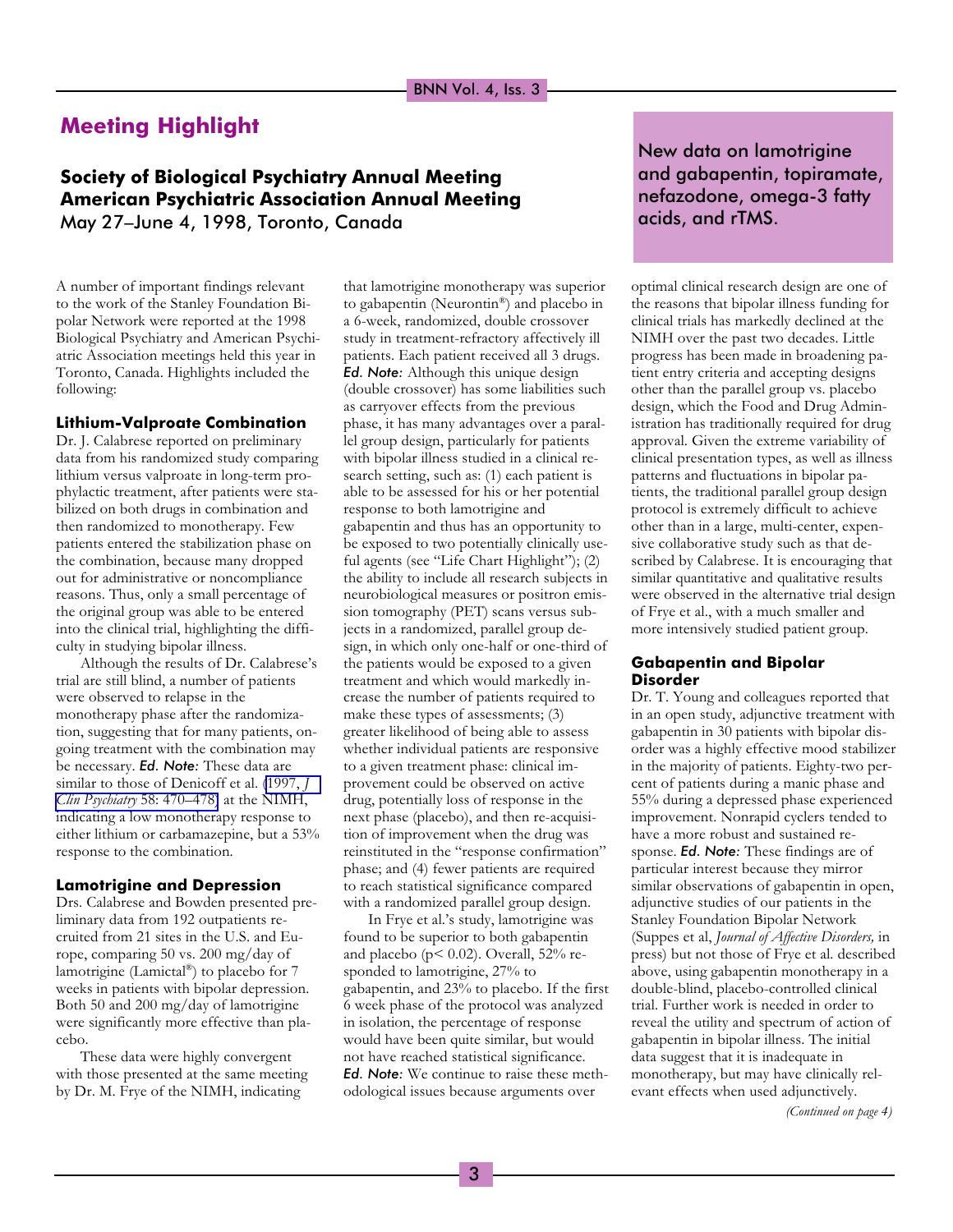### Meeting Highlight: APA

(Continued from page 3)

#### Fluoxetine and Pregnancy

Data from an expanding case series was presented by Dr. L. Cohen and associates indicating that the serotonin-selective reuptake inhibitor (SSRI) fluoxetine (Prozac®) did not appear to be associated with any notable congenital malformations or birth defects in 31 newborns whose mothers used fluoxetine during pregnancy.

#### PET Imaging and Prediction of Response

Dr. T. Kimbrell et al. reported that initial PET scan data suggest a remarkable change in regional cerebral blood flow (rCBF) in responders versus nonresponders to lamotrigine, although not all of the data have been analyzed. Those patients who responded to lamotrigine started with reduced flow at baseline, that increased to above the range of a normal volunteer control group matched for age and gender. Conversely, in nonresponsive patients, baseline rCBF was within the normal range but significantly decreased during treatment with lamotrigine. Ed. Note: These initial findings are partially convergent with other studies indicating that baseline blood flow and metabolism on PET may help in predicting the degree of clinical response or choosing medication. We hope that this type of differential response can ultimately be used to help better match individual patients to optimal treatment.

#### rTMS Update

A symposium on repeated transcranial magnetic stimulation (rTMS) of the brain for the potential treatment of affective disorders was held at the Society for Biological Psychiatry meeting ("Antidepressant Effects of rTMS: Who, How, and Why"). New data were presented from several investigative groups indicating significant effects of active rTMS versus sham rTMS or other types of controls.

However, there continues to be considerable controversy over the magnitude and consistency of effects and, at the moment, few groups feel that the optimal parameters for rTMS have been established. Thus, it appears that further work is required to delineate the many different parameters of rTMS, including intensity, location, frequency, duration, pulse width, and interstimulus interval, as well as other more general parameters such as number of times per day or week, etc.

A partial consensus does appear to be emerging that suggests rather important lateralization effects of stimulation (see table below). Moderate to high frequency rTMS (10-20 Hz) appears to be more effective when administered to the left compared with right frontal cortex. These initial findings of Dr. Pascual-Leone et al. have now been replicated by him and another group. Moreover, in his most recent study, low frequency stimulation (1 Hz) appeared to be effective in depression when administered on the right but not the left side of the brain. Converse or reciprocal effects appear to occur in mania, wherein Belmaker et al. found therapeutic

effects of 20 Hz rTMS over right, but not left frontal cortex. Initial data of Speer et al. from the NIMH suggest that low frequencies are also promising in mania when administered over left or mid frontal locations.

Dr. E. Klein et al. presented data suggesting 1 Hz rTMS over right frontal cortex was effective in patients with major depression (47% response) versus sham stimulation (17% response) in a doubleblind, placebo (sham) controlled study.

Dr. L. Grunhaus described the results of his ongoing clinical trial comparing rTMS and electroconvulsive therapy (ECT). The rTMS parameters that he chose were similar to those of Dr. Pascual-Leone, utilizing 10 Hz stimulation at 90% of motor threshold over left frontal cortex.

(Continued on page 11)

|                           | <b>Left Frontal</b>                                                                                                                                                    | <b>Right Frontal</b>                                                                                                                                                               |
|---------------------------|------------------------------------------------------------------------------------------------------------------------------------------------------------------------|------------------------------------------------------------------------------------------------------------------------------------------------------------------------------------|
| High<br>(20 Hz)           | $+$ (20 Hz) vs sham<br>George et al., 1997<br>+ (20 Hz) with baseline<br>hypometabolism predicts<br>response<br>Kimbrell et al., 1998                                  |                                                                                                                                                                                    |
|                           | - (20 Hz) not effective for<br>mania                                                                                                                                   | + (20 Hz) antimanic effect<br>Belmaker et al., 1998                                                                                                                                |
| Medium<br>$(5-10)$<br>Hz) | + (10 Hz) antidepressant<br>Pascual-Leone et al.,<br>1996, 1997<br>+ (10 Hz) $\approx$ = ECT<br>Grunhaus et al., 1998<br>+ (5 Hz) antidepressant<br>Nahas et al., 1998 | - (10 Hz) not effective                                                                                                                                                            |
| Low<br>(1 Hz)             | $-$ (1 Hz) not effective<br>+ (1 Hz) with baseline<br>hyperactivity predicts response<br>Kimbrell et al., 1998                                                         | $+$ (1 Hz) $\downarrow$ PTSD symptoms<br>McCann et al., 1997<br>+ (1 Hz) antidepressant<br>Pascual-Leone et al., 1998<br>+ (1 Hz) antidepressant vs.<br>sham<br>Klein et al., 1998 |

Response to repeated transcranial magnetic stimulation (rTMS) as a function of frequency (Hz) and hemisphere laterality (left vs. right frontal cortex) interaction.  $+ =$  effective,  $- =$  not effective

4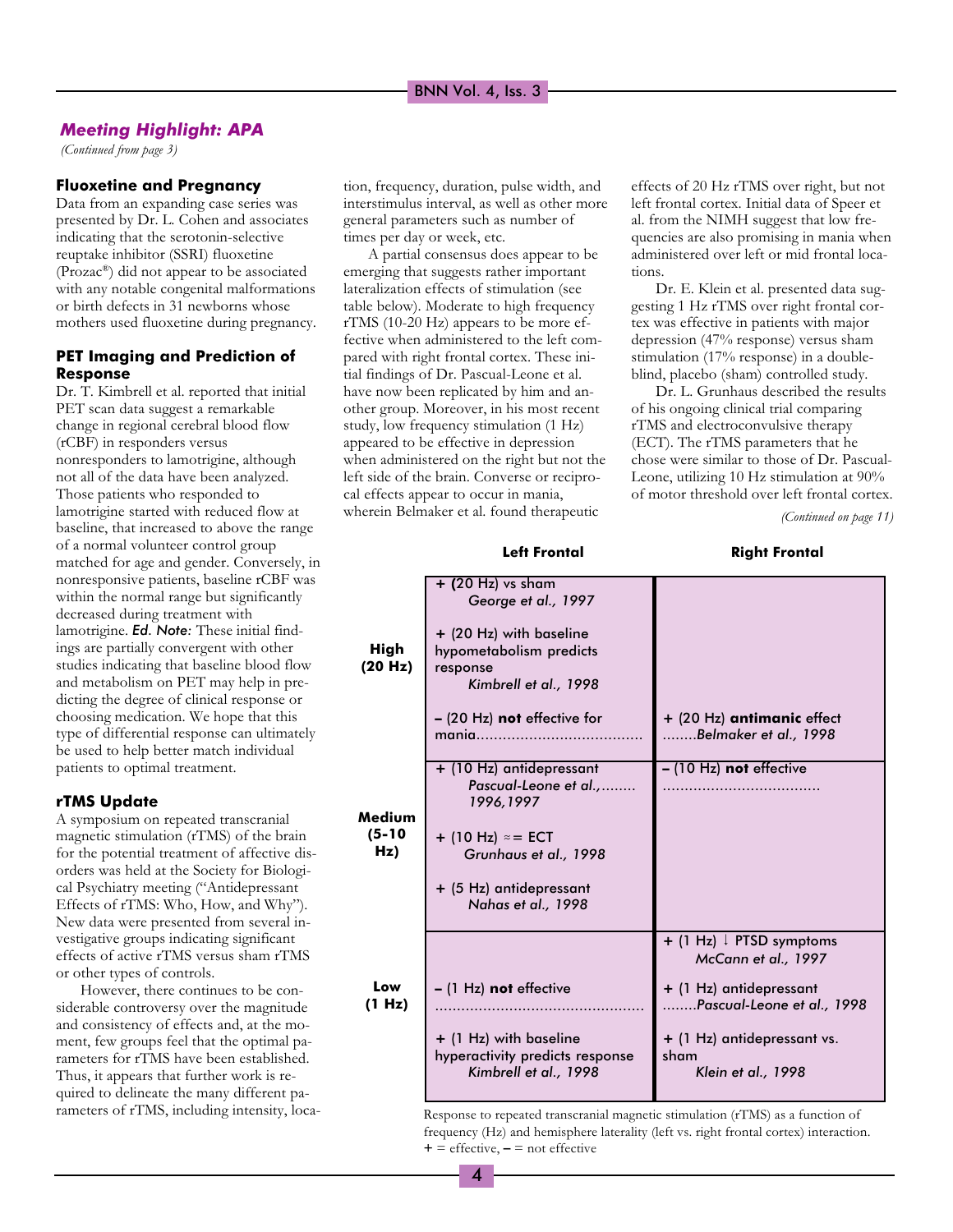# Meeting Highlight

Collegium Internationale Neuro-Psychopharmacologicum (CINP) Congress July 12-16, 1998, Glasgow, Scotland

A number of new and clinically relevant findings were presented at the  $21^{st}$  meeting of the CINP congress in Glasgow, Scotland:

### Substance P

Dr. T. Hokfelt chaired a symposium on the neuropeptide substance P which, in the peripheral nervous system, is thought to be a critical neurotransmitter and neuromodulator of pain pathways entering the spinal cord. Dr. Hokfelt reviewed the remarkable previously published findings indicating that upon stimulation of this substance P pain pathway, the substance P receptors on the next neuron in the spinal cord undergo a dramatic transformation, whereas in the unstimulated resting condition, these receptors all remain adjacent to the outside cell membrane of the neuron. Upon painful stimulation and release of substance P, these receptors are all internalized and enter the cytoplasm throughout the cell in a highly diffuse punctate (spotted) pattern.

The consequences of this dramatic substance P receptor internalization for long-term pain responsivity are not known, but could account for some element of pain sensitization phenomena. Disappointingly, substance P antagonists that are now available in an oral form (and cross the blood-brain barrier) do not appear to be good anti-pain medications.

Nevertheless, an orally available substance P antagonist (MK-869) appears to have powerful antidepressant effects equivalent to that of the serotonin-selective antidepressant paroxetine, but with an even more benign side-effects profile. Ed. Note: Thus, one can be very optimistic that in the future, an antidepressant will become available that specifically targets a neuropeptide system rather than blocking reuptake or preventing neurotransmitter amine breakdown, the traditional mode of action of the antidepressants or monoamine oxidase inhibitors, respectively. No clinical trials of this compound have been conducted in bipolar patients to date.

## Inositol

In a symposium on intracellular transduction mechanisms, Dr. S. Gershon presented data from an ongoing clinical trial of inositol in bipolar depression breaking through ongoing treatment with a mood stabilizer such as lithium, carbamazepine, or valproate. A higher percentage of patients responded to inositol than responded to placebo in the study. This finding was not statistically significant given the small sample size, but the findings are in the same direction as other clinical trials conducted by Belmaker and colleagues suggesting that high doses of inositol (12 16 gms/day) may have positive effects in depression, anxiety disorders, and obsessive-compulsive disorders, a spectrum also very responsive to SSRIs.

Dr. D. van Calker presented new data showing that all of the major mood stabilizers-lithium, carbamazepine, and valproate-downregulate the inositol transporter that carries inositol from the outside to the inside of the cell body. Thus, it is possible that actions at this site as well as the more traditional site in the membrane may be relevant to the potential effectiveness of inositol.

#### Tamoxifen

As reported in a previous issue of the BNN, Dr. H. Manji (see "Around the Network", p. 9) continues to observe positive effects in bipolar illness of the protein kinase C (PKC) inhibitor tamoxifen. This anti-estrogen drug, used widely in cancer chemotherapy and prophylaxis, has an even more potent effect as an inhibitor of PKC. Seven of the first 8 patients treated with tamoxifen have shown antimanic responses, usually with rapid onset. Ed. Note: This study represents one of the first

## The CINP, founded in 1957, is an international collegium of scientists dedicated to the study and advancement of neuro-psychopharmacology

potential new agents for the treatment of a component of bipolar illness (mania) to emerge from studies of the comparative actions of the mood stabilizers lithium and valproate.

#### Lithium and Valproate

Dr. H. Manji has further found that lithium and valproate both increase the cytoplasmic protein Bcl-2 in rat brain, which is of considerable interest because Bcl-2 prevents preprogrammed cell death (apoptosis) in response to a variety of biochemical or X-irradiation (X-ray) insults.

Dr. D. Chuang in the Biological Psychiatry Branch, NIMH, reported that lithium has neuroprotective effects for several types of cells grown in culture, and also is neuroprotective against the size of a stroke and the associated degree of neurological deficit in rodents whose middle cerebral artery is ligated. Whether the neuroprotective effects of lithium emanate from actions on Bcl-2, its ability to increase another neurotrophic factor (brain-derived neurotrophic factor, or BDNF), or an entirely different mechanism, remains to be seen. Ed. Note: The potential efficacy of many drugs acting on membrane and intracellular messengers (including tamoxifen, inositol, choline, and omega-3 fatty acids) suggests that second-messenger signaling systems may become new targets of therapeutics in the future in addition to the more traditional drug targets on the neurotransmitter amines and their reuptake mechanisms. Based on Dr. Chuang's data, clinical studies of lithium's potential neuroprotective effects should be conducted.

#### Donepezil

Dr. F. Jacobsen reported that the drug donepezil (Aricept®)—approved for use in Alzheimer's disease-helps reverse some of the cognitive deficits (memory loss),

(Continued on page 11)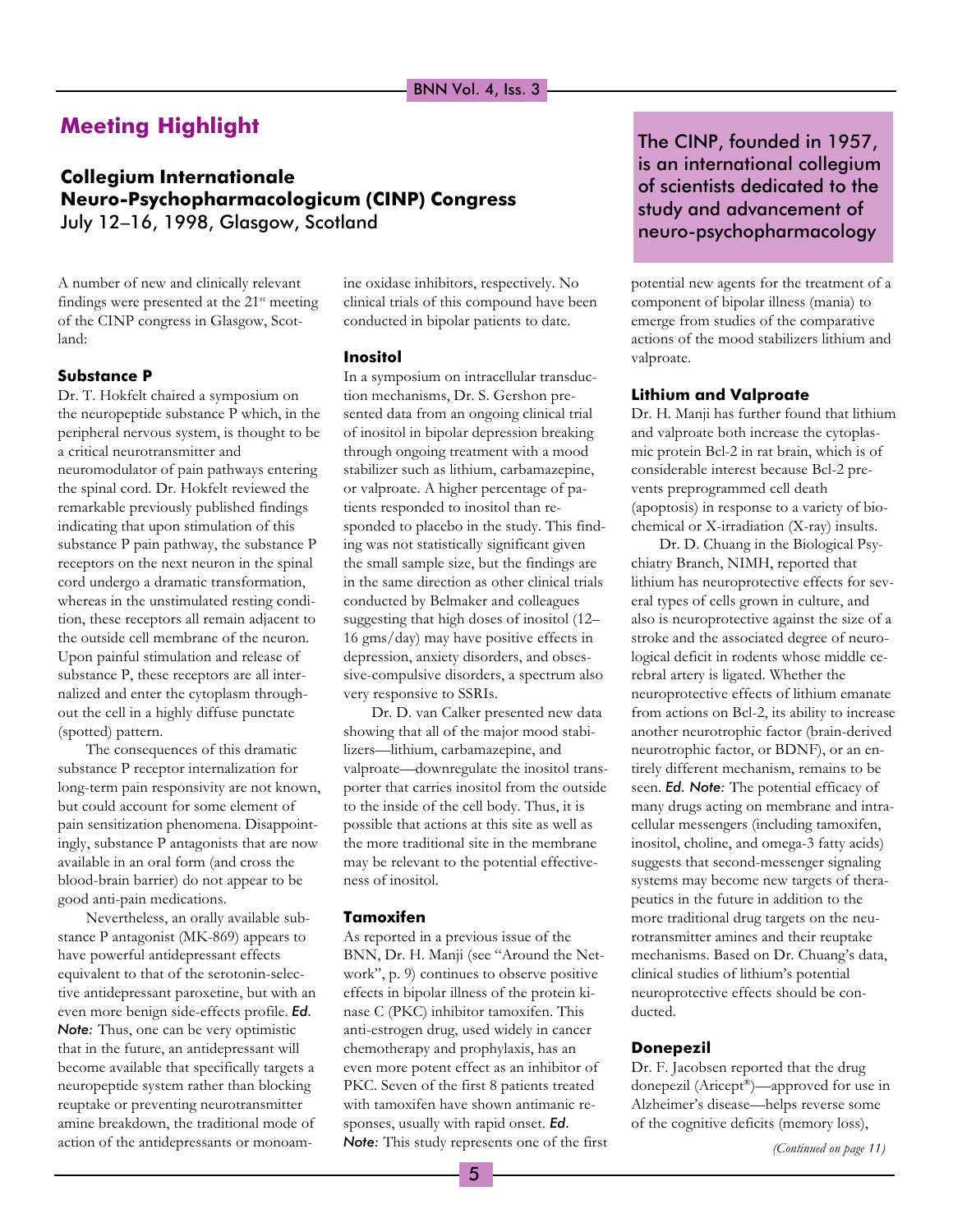# Life Chart Highlight

## A double-blind, randomized, crossover design: lamotrigine vs. gabapentin vs. placebo Bioethical and clinical implications



The patient depicted in this issue's Life Chart Highlight is a 28-year old male bipolar patient with a 14-year history of incapacitating psychosis, mania, and depression. Prior to his NIMH admission, he had failed to respond adequately to multiple clinical trials of a variety of psychotherapeutic agents, and remained substantially impaired by his affective illness. Previous treatment included: the mood stabilizers lithium, valproate, and carbamazepine; the antidepressants amitriptyline, imipramine, phenelzine, bupropion, fluoxetine, venlafaxine, and nortriptyline; and the antipsychotic agents thiothixine, thioridazine, trifluoperizine, haloperidol, risperidone, and olanzapine (Figure 1).

Upon admission to the NIMH, his depressive episodes were manifested by hypersomnia, anergia (lack of energy), negative ruminations, guilty religious preoccupation, anhedonia (absence of pleasure), and self-deprecatory hallucinations. With a switch into full-blown psychotic mania, his symptoms were characterized by grandiose ideation, hyper-religiosity, referential thinking, dysphoria, agitation, and persecutional delusions.

## Informed Consent During NIMH **Treatment**

Both prior to and throughout his NIMH hospitalization, the patient was made aware of the research context of his hospitalization and repeatedly stated his willingness to undergo double-blind clinical trials with medications that might or might not be of therapeutic value to him. The patient signed a detailed NIMH informed consent statement after a thorough explanation of the potential benefits and risks involved—including the potential for developing a severe, life-threatening rash from one of the compounds that he would receive in randomized, doubleblind order for 6 weeks. These doubleblind, randomized protocols would involve an initial phase of medication-free evaluation, if possible; a period of up to 6 weeks on placebo or lamotrigine or gabapentin; and the randomized crossover phases to the other two agents. His family was aware of his decision and the risks involved, and supported his entry into the study.

Details of the NIMH hospitalization and course of illness are illustrated (Figure 2). Each week the patient's willingness to remain in this clinical trial was reassessed by physicians, nurses, and social workers (who were blind to medications) during weekly clinical rounds. The patient, because of clinical deterioration, was advanced early from phase I (which turned out to be placebo) to phase II and he remained in phases II and III for the full 6 week period.

Following completion of all three phases of the study, the patient was offered the option of returning to the previous phase when he had felt best (phase II), in order to reconfirm response to that medication on a continued double-blind basis. The medication at that time was still unknown to both the patient and all staff members with the exception of the collaborating pharmacist, who was not involved in any of the rating assessments or clinical care decisions. The patient again showed a partial but clinically relevant degree of improvement in this "response" confirmation" mode but, because of remaining symptoms, his treatment regimen was supplemented with lorazepam (Ativan®) and then topiramate (Topamax®) (which were not helpful) before beginning an augmentation trial with olanzapine (Zyprexa®) (see BNN Vol. 4, Issue 2). Olanzapine and several other atypical neuroleptics appear to have a better sideeffects profile and range of efficacy than the typical neuroleptics in treating the negative symptoms and depressive com-

## The informed consent process in psychiatric research involving doubleblind designs and placebo

ponents of schizophrenia (see Table 1A, BNN Vol. 4, Issue 2).

Despite the addition of olanzapine and its supplementation with valproate, the psychotic components of the illness remained severe; thus, the patient was switched to the atypical neuroleptic clozapine (Clozaril®) with some initial success. Even with the continued presence of his father on the Unit for support, the patient wanted to return to his hometown of New York City and left the NIMH. During a month and a half of further hospitalization at an academic center in New York, the dose of clozapine was increased to 300 mg/day, lamotrigine was titrated to 400 mg/day, clonazepam (Klonopin®) was used for anxiety as needed, venlafaxine was briefly added for residual depression, and synthyroid was used for potentiating venlafaxine.

Thus, the combination of an approved agent (clozapine) for schizophrenia (requiring weekly blood monitoring), an experimental mood stabilizer (lamotrigine) found to be clearly but only partially helpful in NIMH double-blind clinical trials, a high potency benzodiazepine (clonazepam) approved for use in anxiety disorders, and venlafaxine (approved for use in unipolar depression) were used to achieve, for the first time in many years, almost complete clinical remission.

After the completion of his hospitalization in New York, the patient returned to the NIMH for his blind breaking (revealing to the patient when he had been on a particular medication). This "opening of the blind" had been deferred by him and his family until he was more stable and better able to absorb the implications for his long-term treatment. The patient's father was present during much of the discharge phase of the NIMH, as noted above, but both he and the patient wanted to await the occurrence of a more com- (Continued on page 8)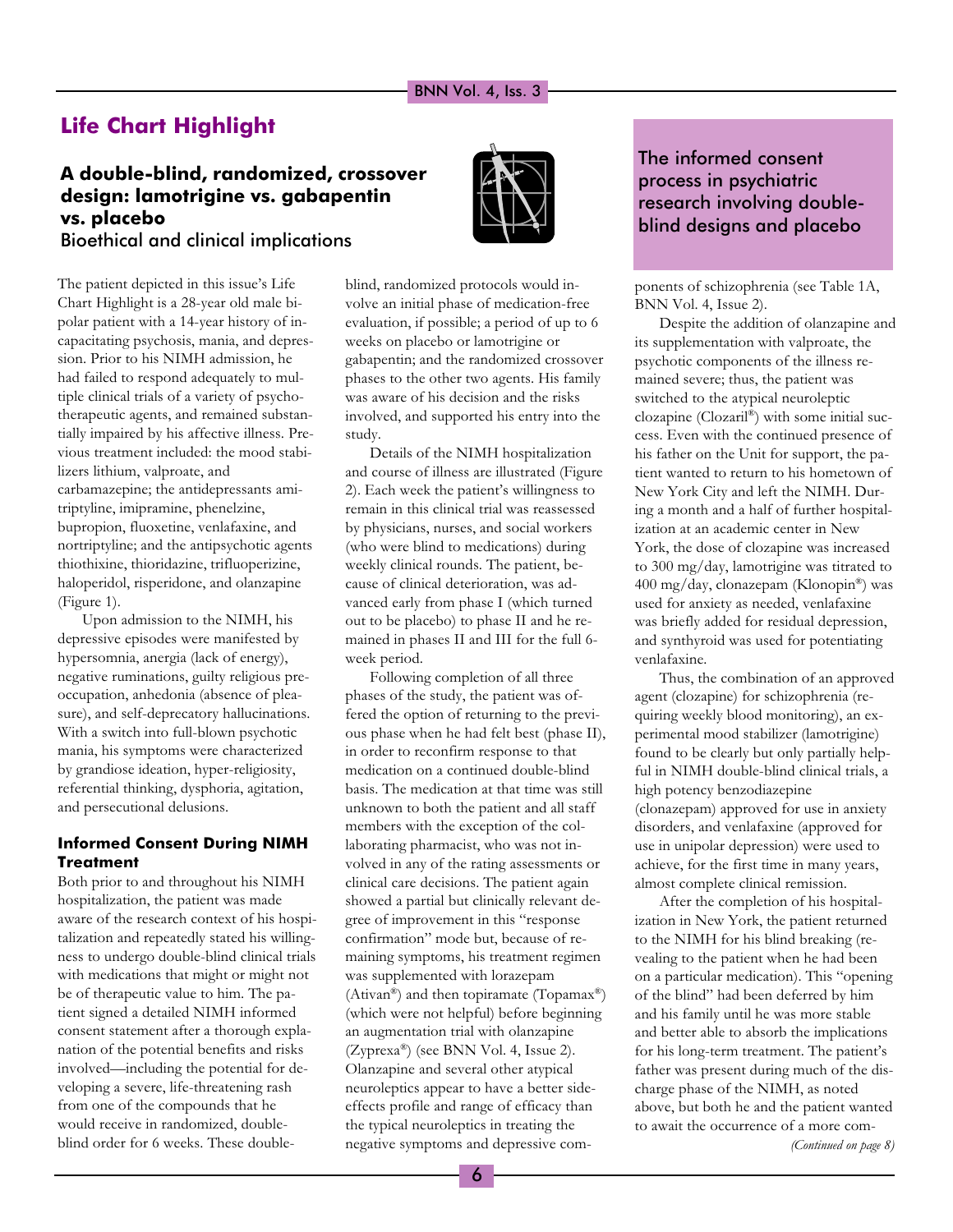





7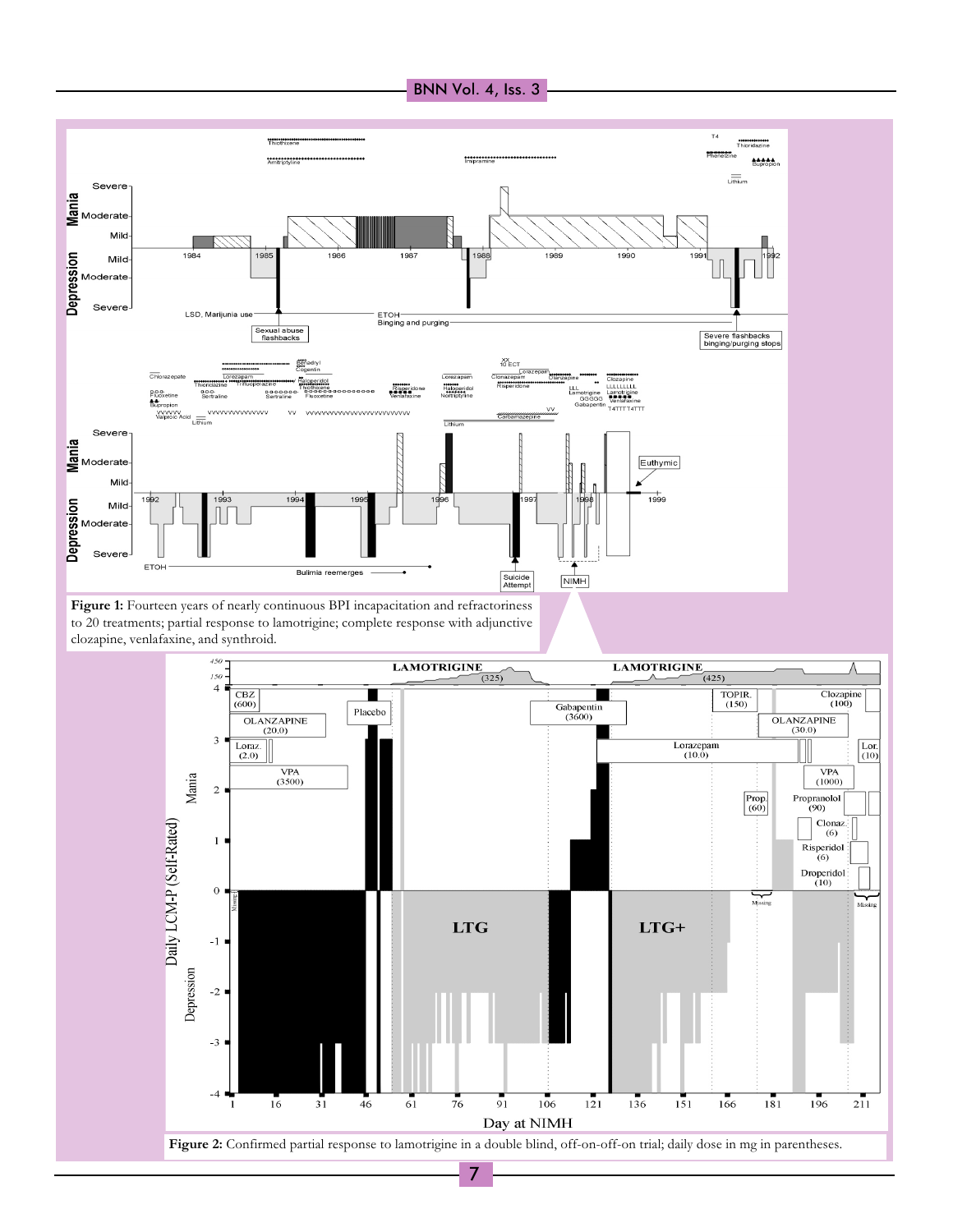### Life Chart Highlight

(Continued from page 6)

plete remission for more detailed aspects of the unblinding of the different medication phases.

This case report represents to us an ideal union of (1) acquiring new knowledge from a double-blind, controlled clinical trial series, and (2) markedly advancing the patient's clinical therapeutics based partially on information obtained in the double-blind clinical trial. The patient and his family, both before and after the blind breaking, appreciated the opportunity to help assess the effects of potential new therapies. Despite being markedly disabled and at times delusional, the patient was able to give informed consent about his wish to participate in the clinical trials and undergo complex research procedures, including positron emission tomography (PET) scans and regional cerebral blood flow (rCBF) with 0<sup>15</sup> water requiring arterial cannulization. The patient gave ongoing verbal consent, and with acute procedures, frequently renewed his written consent. When members of the clinical research team, particularly at the beginning of the hospitalization and at mid points during his clinical trials, had questions about his ability to be managed in the clinical trials or give adequate informed consent, the patient was able to clearly indicate his wish to continue in each phase. His ability to consent was also affirmed by his father who spent significant amounts of time with his son on the Unit.

At the same time, because of his clinical research participation, we were able to obtain reconfirmed evidence of a partial response to lamotrigine, as indicated by: (1) improvement upon active treatment; (2) deterioration in mood and behavior following its discontinuation to begin another phase; and (3) re-response once the phase II agent (lamotrigine) was reintroduced on a double-blind basis in the "response confirmation" phase of the protocol (Figure 2). This evidence enabled us to use the degree of clinical improvement as a new baseline from which to attempt further treatment with other agents. As noted above, this was, in fact, accomplished, and the patient for the first time in almost two decades felt that he did not have to

struggle with either a full-blown psychotic mania or moderate to severe depression. The concurrence of the patient's family with these clinical research decisions also was of considerable assistance in both supporting the patient and the staff and in enabling the full research phases of the NIMH hospitalization to be completed.

### New OPRR Proposed Rules For Informed Consent

The Government Office of Protection of Patients' Research Risk (OPRR) is considering a series of new regulations that would make this type of patient-initiated clinical research participation difficult, or potentially impossible in the future. Psychiatric patients, among all of the patients with various brain diseases, would be singled out as not being able to give informed consent and would require a surrogate or ombudsman to enter into negotiations between the patient and the clinical research team concerning even initial participation in protocols.

Moreover, these proposed OPRR regulations would mandate that patients in a given psychiatric diagnostic category such as all those with a diagnosis of depression-would not be allowed to enter into protocols in which there was more than minimal risk or in which there was no potential for individual clinical gain. Thus, if a patient with depression wished to participate in a clinical investigation of the impact of depression on coronary artery disease, he or she would be precluded from entering such a trial without an intermediary. Similarly, a patient with depression would be prohibited from volunteering as a control subject for a PET scan study examining whether particular abnormalities were specific to schizophrenia.

The problem of these new proposed regulations is not that they attempt to further enhance and assure the informed consent process, but that they stigmatize psychiatric patients as a group, treating all as a general class who have to be specially regulated. This proposed selective removal of an individual's opportunity to give consent on the basis of a psychiatric diagnosis was discussed at length at a recent National

# Research Update: Clozapine

In this Life Chart Highlight, we observed a patient who failed to respond adequately to the atypical neuroleptic olanzapine, but did respond to clozapine (Clozaril®). Several investigators with the Stanley Foundation Bipolar Network have published important findings involving clozapine. Clozapine has been found to be particularly promising in patients with dysphoric mania characterized by psychotic features and chronic disability [\(Suppes et al., 1992,](http://www.ncbi.nlm.nih.gov/entrez/query.fcgi?cmd=Retrieve&db=PubMed&list_uids=1420643&dopt=Abstract) Biol Psychiatry 32: 270-280). Clozapine has also been shown to be effective in patients with rapid cycling bipolar disorder without psychosis (Suppes et al., 1994, Biol Psychiatry 36: 338-340).

(Continued on page 9) Dr. Frye et al.'s review "Clozapine in Bipolar Disorder: Treatment Implications For Other Atypical Antipsychotics (1998, [J Affect Disord](http://www.ncbi.nlm.nih.gov/entrez/query.fcgi?cmd=Retrieve&db=PubMed&list_uids=9543198&dopt=Abstract) 48: 91-104) indicated an equal or higher response rate to clozapine in bipolar patients compared with schizophrenic patients. As noted in the last issue of the BNN, clozapine has a variety of undesirable side effects, including the requirement of weekly blood

Alliance for Research in Schizophrenia and Depression (NARSAD) meeting and was vigorously attacked as a further stigmatization of psychiatric patients compared to those with other brain disorders. The American Psychiatric Association joined with other consumer groups in opposing these proposed regulations. Lana Skirboll of the Office of the Director, NIH, also formally noted the problems inherent in these proposed regulations.

Individuals wishing to obtain a copy of the proposed regulations can request them directly from OPRR (website address: [http://grants.nih.gov/grants/oprr/](http://grants.nih.gov/grants/oprr/oprr.htm) [oprr.htm](http://grants.nih.gov/grants/oprr/oprr.htm)). Those wishing to express opinions about these proposed regulations had been invited by the OPRR to comment. Although the initial deadline for commentary on the draft regulations was this summer, there may still be an opportunity (for those who wish to do so) to comment before the new regulations are finalized. ■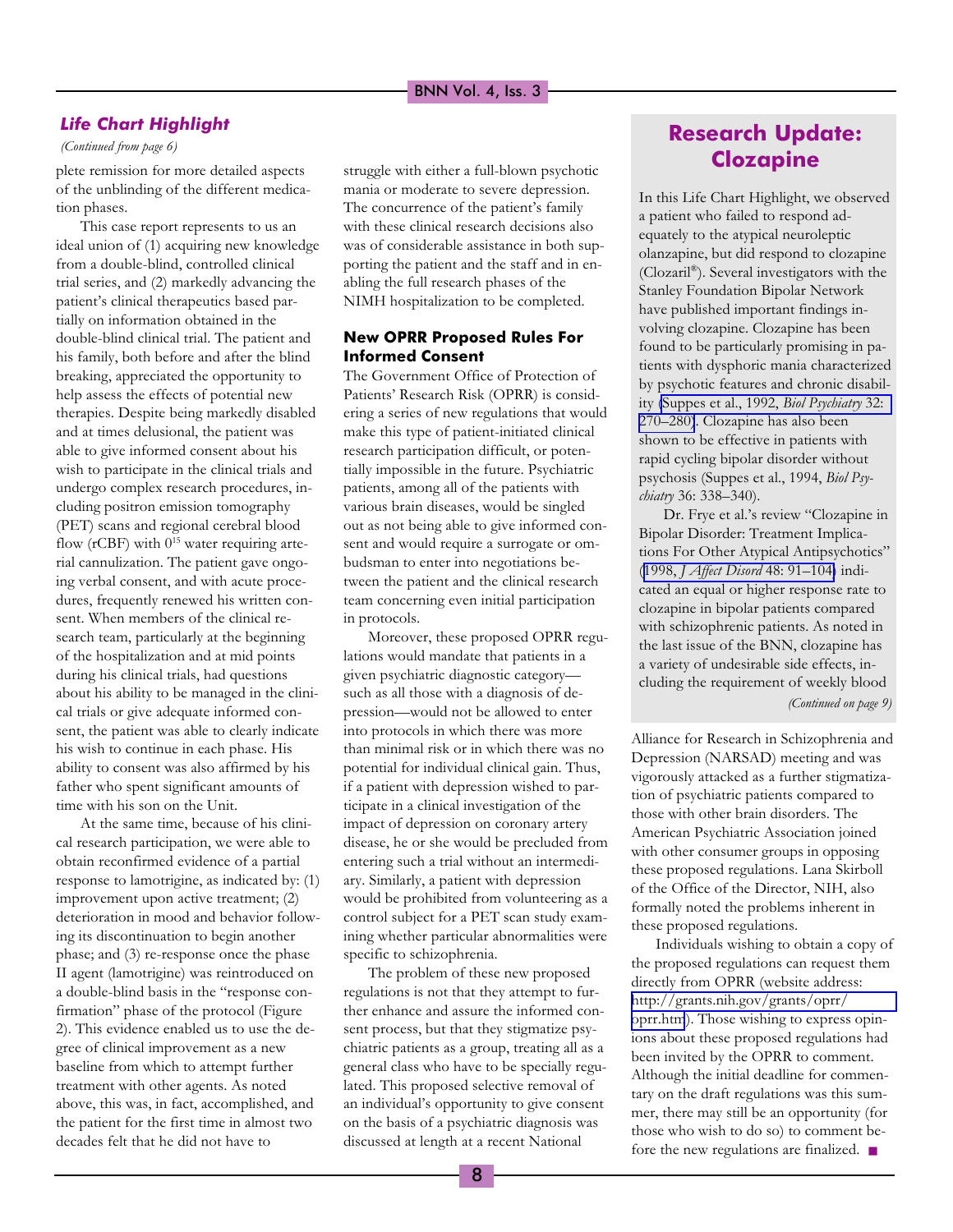## Around the Network

## Dr. Husseini Manji Director, Neuropsychiatric Research Unit Wayne State University, Detroit, Michigan

Dr. Husseini Manji of the new Stanley Center at Wayne State University in Detroit, Michigan, is one of the few individuals able to work with a high degree of excellence in the realms of both molecular biology and clinical therapeutics, and has proven his unique and creative abilities in this regard.

Dr. Manji completed both his Bachelor's of Science and Doctor of Medicine degrees at the University of British Columbia in Vancouver, British Columbia. His residency training in psychiatry was completed in 1988 at the University of Manitoba; he then came to the National Institute of Mental Health (NIMH) for fellowship training in psychiatry and psychopharmacology (1988-1990) and training in molecular and cellular biology (1992-1994). Dr. Manji has been the Director of the Neuropsychiatric Research Unit and the Laboratory of Molecular Pathophysiology since 1995 at Wayne State University in Detroit. His numerous research awards include the American College of Neuropsychopharmacology (ACNP) Mead Johnson Award in 1992, the A.E. Bennett Award for Neuropsychiatric Research in 1992, and a NARSAD Independent Investigator Award in 1998. He serves on the editorial boards of the journals Neuropsychopharmacology and the International Journal of Neuropsychopharmacology, and has published over 100 journal articles and book chapters.

Dr. Manji has spent a decade exploring intracellular signaling and transduction mechanisms to arrive at a potentially new treatment for acute mania with the PKC inhibitor tamoxifen. He has found that chronic treatment with both lithium and valproate exert common effects on two specific subtypes of the PKC enzyme and reasoned that this could relate to their actions as mood stabilizers. In order to more specifically test this hypothesis, he used the potent PKC inhibitor tamoxifen and found good response in 7 of the first 8 acutely



manic patients studied (in press, Arch Gen Psychiatry). He is now designing a trial of a more specific PKC inhibitor without the anti-estrogenic effects of tamoxifen in order to further clarify this potential mechanism of action.

In addition, he has adopted an entirely new paradigm for attempting to identify targets for mood stabilizing agents, based on the assumption that the effects of lithium and valproate that emerge on chronic administration in animals, if they occur convergently, might provide new information. To this end, he has treated animals chronically with lithium and valproate and then subjected the brain tissue to differential display-polymerase chain reaction (DD-PCR) and defined 12 compounds that were increased and nine that were decreased for both agents. He purified one of the compounds that increases and identified it as the antiapoptotic compound Bcl-2 that could, in part, account for some of the recent observations of lithium's neurotrophic and antiapoptotic effects. In addition, he has found that both lithium and valproate increase activator protein-1 (AP-1) binding and this new DD-PCR promises to further identify the downstream effects of such transcriptional activation at the AP-1 binding site.

Dr. Manji's presentations at the Second International Conference on Bipolar Disorder (1997) and the 1998 CINP meeting (see "Meeting Highlights", p. 5) were among the most exciting talks at both meetings. His presentations of extremely complex neurobiological material are full of new data, yet are clearly delineated and understandable, even to a lay audience. His work, accordingly, is fundamentally important for understanding the mechanisms of action of the treatment of bipolar illness, and he has shown that such an understanding provides potential new targets of treatment.

The Stanley Center on Bipolar Illness at Wayne State University is directed by Husseini Manji, M.D., in the Psychiatric Department (Thomas Uhde, Chair). The Center's primary research objectives are understanding the molecular mechanisms underlying bipolar illness and its current treatments so that new therapeutic approaches with fewer side effects can be developed.

We are most grateful that his contributions have been facilitated by his Stanley Foundation Center grant, and look forward to his continued research successes in the future. ■

## Research Update: Clozapine

### (Continued from page 8)

monitoring because of a small incidence of agranulocytosis (loss of white blood cells that are needed to fight infection).

Nonetheless, in patients with inadequate response to other treatment modalities including mood stabilizers and other atypical neuroleptics, a clinical trial of clozapine, on some occasions, can yield dramatic degrees of clinical improvement. Even though olanzapine is only one chloride molecule different from clozapine and has a very similar biochemical profile, it would appear that for some individuals, as illustrated in this Life Chart Highlight, clozapine may be more effective than olanzapine.

These data, again, stress the differences in clinical responsivity even within the same class of drugs, with some patients responsive to some types of mood stabilizers and not to others. The same differences are now apparent for antidepressants and even atypical neuroleptics. Thus, if a patient continues to respond inadequately to even complex pharmacological regimens involving several of these different classes of agents, continued exploration of treatment alternatives within each class would appear highly warranted. ■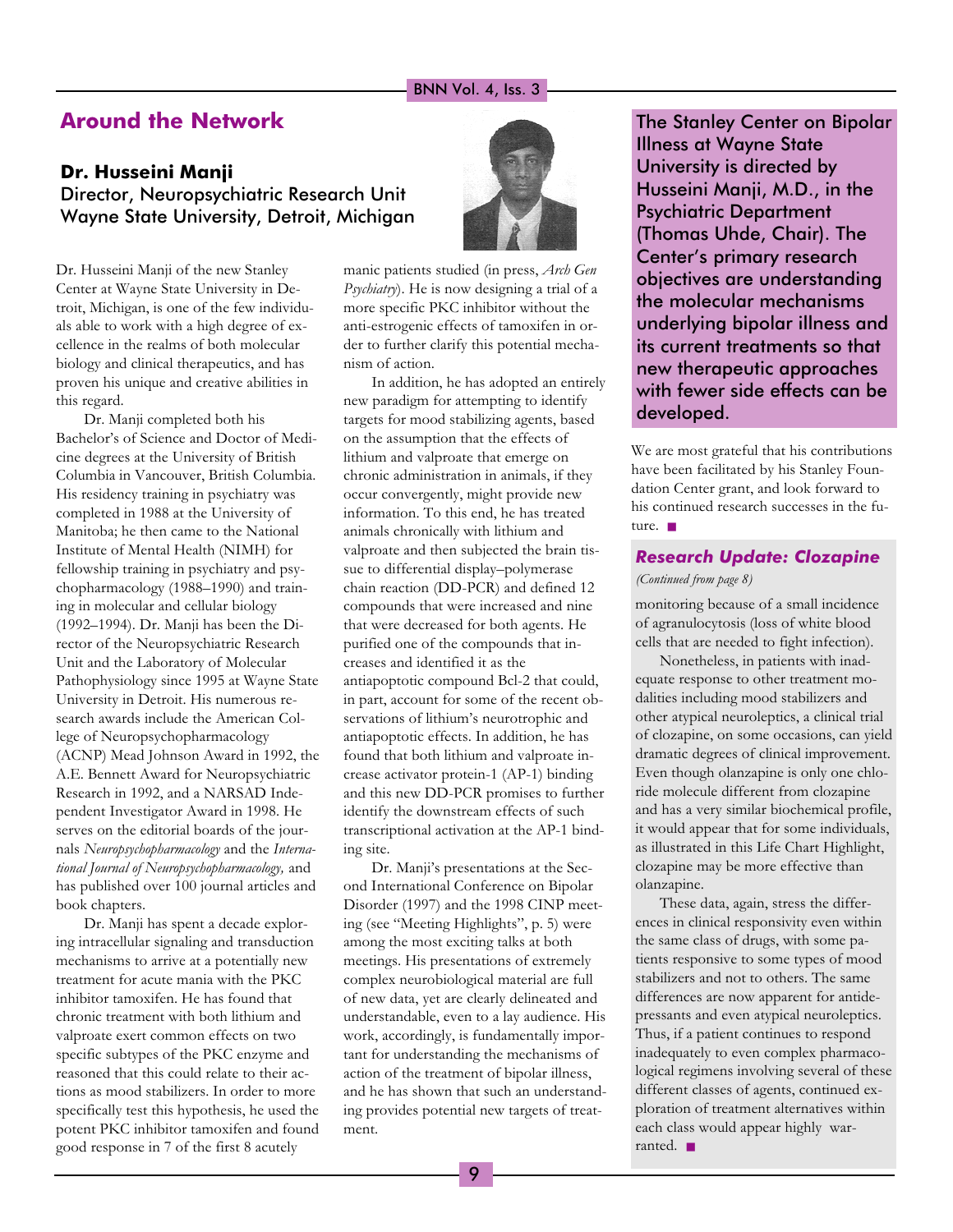## Network News Briefs

## Patients sought for studies at various Network Sites and Centers



Repeated Transcranial Magnetic Stimulation (rTMS) and Patients with Depression

The NIMH Site continues to need volunteers (18 years or older) with a diagnosis of unipolar or bipolar depression who wish to participate in studies evaluating the comparative efficacy of high (20 Hz) and low (1 Hz) rTMS vs. sham rTMS. We continue to observe differential effects on mood and brain activity with low versus high frequencies of rTMS (see table, p. 4), and are attempting to ascertain which patients respond best to which frequencies. A new study at a higher intensity of stimulation will test 3 weeks of 1 Hz vs. 20 Hz rTMS vs. sham over the left frontal cortex. Each patient will have an opportunity for another 3 weeks of continued rTMS if they respond, or they can cross over to the other frequency should they fail to respond in the first phase.

If you are interested in the rTMS study, please call Nadine Khoury or Dr. Andy Speer at (301) 402-2294.

### Six-Week Comparison of Lamotrigine, Gabapentin and Placebo

The NIMH Site also continues to recruit bipolar patients with affective disorders who have not been treated with gabapentin or lamotrigine so that we can continue to examine the efficacy of these agents compared with placebo, and establish potential clinical and biological predictors and correlates of response. Currently, the data suggest that lamotrigine monotherapy is more effective than that of gabapentin or placebo. However, many of the add-on trials in bipolar illness with gabapentin show it to be effective, and the overall clinical utility of this agent remains to be further delineated.

If you are interested in pharmacological intervention with lamotrigine and

gabapentin, please call Dr. Robert Dunn at (301) 402-2293 or Gabriele Leverich, MSW, at (301) 496-7180.

### Omega-3 Fatty Acid Protocol

The final details of a protocol comparing the efficacy of 6 grams of omega-3 fatty acids compared with an identical-looking placebo were completed at the Dallas Network meeting in October. This study will start with a 4-month randomized, blind phase in which omega-3 fatty acid or placebo capsules would be added to existing ineffective regimens for patients with persistent depression or cycling. After this 4-month randomization, an 8 month open extension phase with omega-3 fatty acid will be available, so all patients can be reassured that they will receive a substantial exposure to the active compound.

We are very excited about this first placebo-controlled clinical trial to be organized in the Network. All of the other Network trials have been comparisons of one drug to another. It is necessary to include a placebo in this trial in order to definitively demonstrate effectiveness of omega-3 fatty acids in bipolar illness, and in bipolar illness prophylaxis. Stoll et al. (1998) reported that omega-3 fatty acids, but not an olive oil control, were effective in preventing recurrent episodes in a small group of otherwise nonresponsive bipolar patients, in a 4-month, prospective, double-blind, placebo-controlled study (see BNN Vol. 4, Issue 1). This compound was particularly effective in the depressive component of the illness and produced few side effects. We are thus looking for patients who wish to participate in this double-blind, randomized study at the Network Sites (see box, right). These studies will be conducted as outpatient clinical trials with detailed daily longitudinal life chart methodology (LCM) ratings as well as cross-sectional measures.

Study volunteers sought for new study with omega-3 fatty acids, and continuing NIMH studies with rTMS and with lamotrigine vs. gabapentin

## Stanley Foundation Bipolar Network Site Addresses:

#### Los Angeles/VA

VA Medical Center, West LA B116AA, Bldg 158, Room 104 11301 Wilshire Blvd Los Angeles, CA 90073

#### Los Angeles/UCLA

UCLA Ambulatory Clinical Research Center Mood Disorders Research Program 300 UCLA Medical Plaza Suite 1544, Box 957057 Los Angeles, CA 90095-7057

### **Cincinnati**

University of Cincinnati College of Medicine Biological Psychiatry Program ML 0559 231 Bethesda Avenue Cincinnati, OH 45267-0559

## Bethesda

NIMH Biological Psychiatry Branch 10/3N212 10 Center Drive MSC 1272 Bethesda, MD 20892

#### Dallas

UT Southwestern Medical Center Bipolar Disorder Clinic 8267 Elmbrook, Suite 250 Dallas, TX 75247

#### Utrecht

HC Rümke Groep Willem Arntsz Huis Vrouwjuttenhof 18 3512 PZ Utrecht **Netherlands**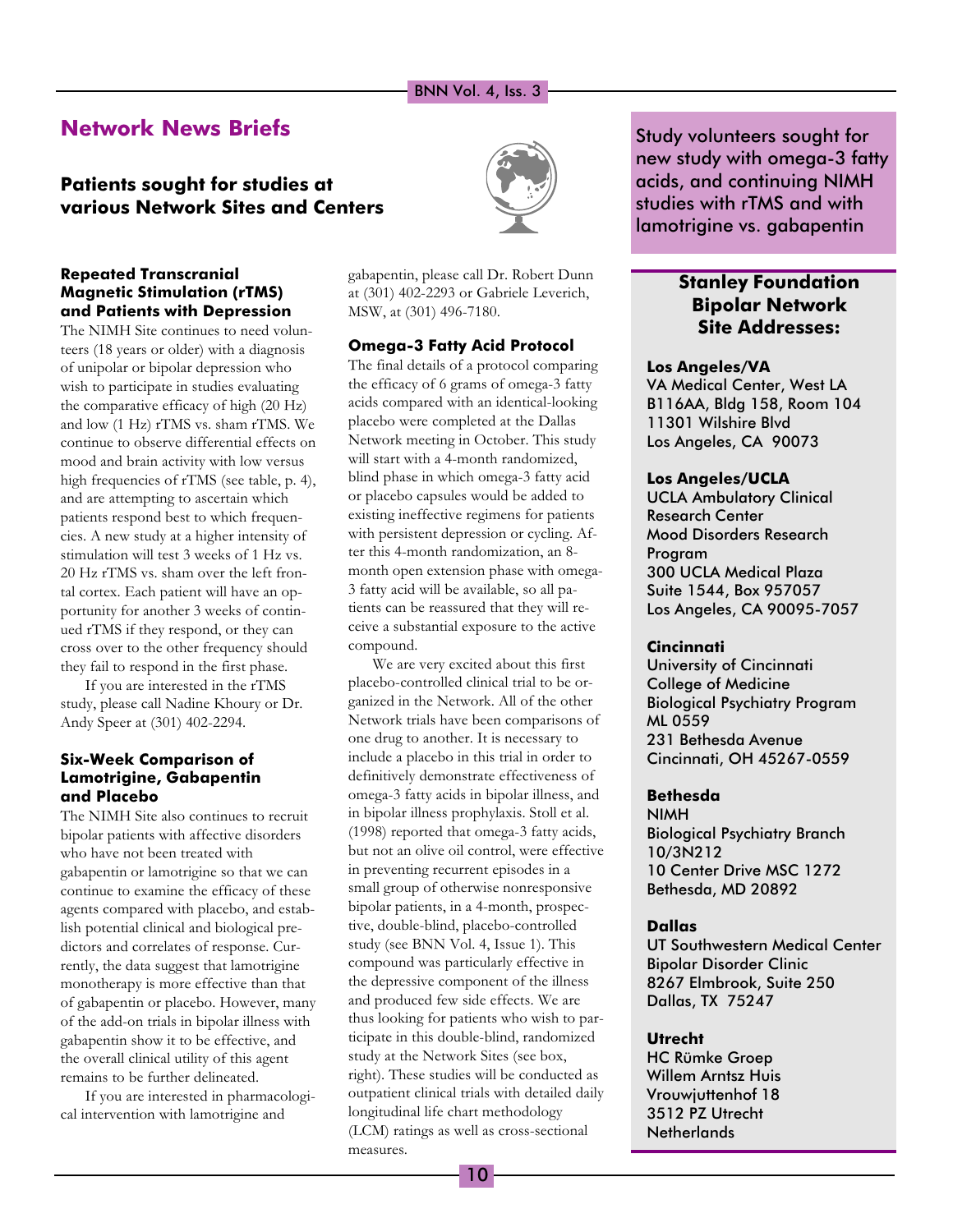## Meeting Highlight: APA

#### (Continued from page 4)

Remarkably, he continues to find effects of equal magnitude and incidence compared to ECT in his subgroup of nonpsychotically depressed patients. However, in the psychotic subgroup of patients, ECT was clearly superior to rTMS. Moreover, in all patients thought to be candidates for a therapeutic trial of ECT, a considerable percentage of those initially randomized to rTMS did not require ECT. In the majority of patients failing rTMS, particularly in this psychotic subgroup, most then went on to respond to ECT, again indicating a superiority of ECT over rTMS. Ed. Note: Given the finding that ECT has proven to be more effective than most of the traditional tricyclic antidepressants in comparative clinical trials, the ability of rTMS to be as equally effective as ECT in a nonpsychotic subgroup remains impressive and of considerable interest, particularly given the very marked differences between rTMS and ECT in cost, convenience, lack of requirement of general anesthesia, and lack of a seizure (producing a more benign side-effects profile on learning and memory).

Dr. J. Little and associates at the NIMH found no evidence of impaired learning and memory on a variety of neuropsychological and cognitive tests prior to, during, and after 2 weeks of rTMS at 80% of motor threshold at either 1 Hz or 20 Hz over left frontal cortex. In contrast, ECT at times can have notable effects on learning and memory, producing an acute confusional reaction in the immediate postseizure period, and typically, some minimal degree of retrograde amnesia. Ed. Note: Although this amnesia typically includes only the loss of ability to recall events during the period of time of ECT or just prior to its onset, we are aware of a small numbers of patients who have had much more profound degrees of retrograde memory loss. Conversely, we are also aware of several small case series wherein ongoing prophylactic electroconvulsive therapy for patients with recurrent unipolar or bipolar depression is apparently the only treatment that is effective, with a minimum of cognitive impairment.

Dr. T. Kimbrell also reported preliminary evidence that patients with hypermetabolism at baseline were more likely to respond to low frequency (1 Hz) rTMS, whereas those with hypometabolism at baseline appeared more likely to respond

to high frequency (20 Hz) rTMS. Dr. A. Speer reported that rCBF changes with these two frequencies were in the expected direction, with 1 Hz decreasing blood flow in many regions of the brain, including the frontal cortex, and 20 Hz, in contrast, increasing blood flow. Ed. Note: Previously, Dr. T. Ketter found that patients with baseline hypermetabolism were more likely to respond to carbamazepine with a normalization of this hyperactivity, particularly in the left insula, whereas those who were hypometabolic at baseline were more likely to respond to the dihydropyridine L-type calcium channel blocker nimodipine. ■

## Meeting Highlight: CINP

(Continued from page 5)

constipation, and dry mouth of antidepressants and perhaps lithium. He also observed several cases of new induction of mania, although changing the time of administration resolved the mania. These findings are of considerable interest because Burt et al. reported at the APA meeting that donepezil had antimanic properties in a small open study series.

### **Topiramate**

Dr. S. McElroy presented the Stanley Foundation Bipolar Network data on 31 patients who took topiramate (Topamax®) adjunctively suggesting positive effects on mood stabilization, but with more definitive evidence of the positive side effect of weight loss, as had previously been reported in patients with epilepsy. Dr. J. Calabrese also reported on a positive open case series in 11 patients with mania treated with topiramate monotherapy, although the degree of efficacy was unclear. Ed. Note: Nevertheless, this agent appears potentially promising for adjunctive treatment of some elements of bipolar illness, with the potential utility of sustained doserelated weight loss as a positive side effect in psychiatric patients. Topiramate has a unique mechanism of action in its ability to block glutamate AMPA-type receptors, as well as a variety of other effects such as blocking sodium influx and excitatory amino acid release, increasing gammaaminobutyric acid (GABA) effectiveness,

and blocking carbonic anhydrase (the presumptive reason for a 1% incidence of kidney stones with topiramate, almost exclusively in males).

#### Nefazodone

Data were reported from a clinical trial of nefazodone (Serzone®) in post-traumatic stress disorder (PTSD) with positive effects not only on mood but also on sleep disturbance. Similar data have recently been published by Davidson et al. [\(1998,](http://www.ncbi.nlm.nih.gov/entrez/query.fcgi?cmd=Retrieve&db=PubMed&list_uids=9690977&dopt=Abstract) [Int Clin Psychopharmacol](http://www.ncbi.nlm.nih.gov/entrez/query.fcgi?cmd=Retrieve&db=PubMed&list_uids=9690977&dopt=Abstract) 13:  $111-113$ ). Ed. Note: These data, in conjunction with the recent clinical trial of Rush and associates comparing the sleep profile of fluoxetine and nefazodone and finding nefazodone more beneficial to sleep, suggest that nefazodone may be the preferred serotonin-related agent for the treatment of PTSD. Certainly nefazodone, in conjunction with other putative mood stabilizing anticonvulsants such as carbamazepine, valproate, lamotrigine, or gabapentin, deserves further study in PTSD.

#### Omega-3 Fatty Acids

Dr. D. Horrobin, one of the leading pioneers in the study of the potential therapeutic effects of membrane lipids such as omega-3 fatty acids, indicated that his group had found that the eicosapentaenoic acid (EPA) type of omega-3 fatty acids is the type that is effective in depression. He will be providing a pure preparation of this compound in active and placebo matching pills so the Network can proceed with a double-blind, randomized comparison of omega-3 fatty acids as an adjunct in treatment-refractory bipolar patients (see p.  $10$ .  $\blacksquare$ 

## DISCLAIMER:

Although the editors of the BNN have made every effort to report accurate information, much of the work detailed here is in summary or prepublication form, and therefore cannot be taken as verified data. The BNN can thus assume no liability for errors of fact, omission, or lack of balance. Patients should consult with their physicians, and physicians with the published literature, before making any treatment decisions based on information given in this column or in any issue of the BNN.